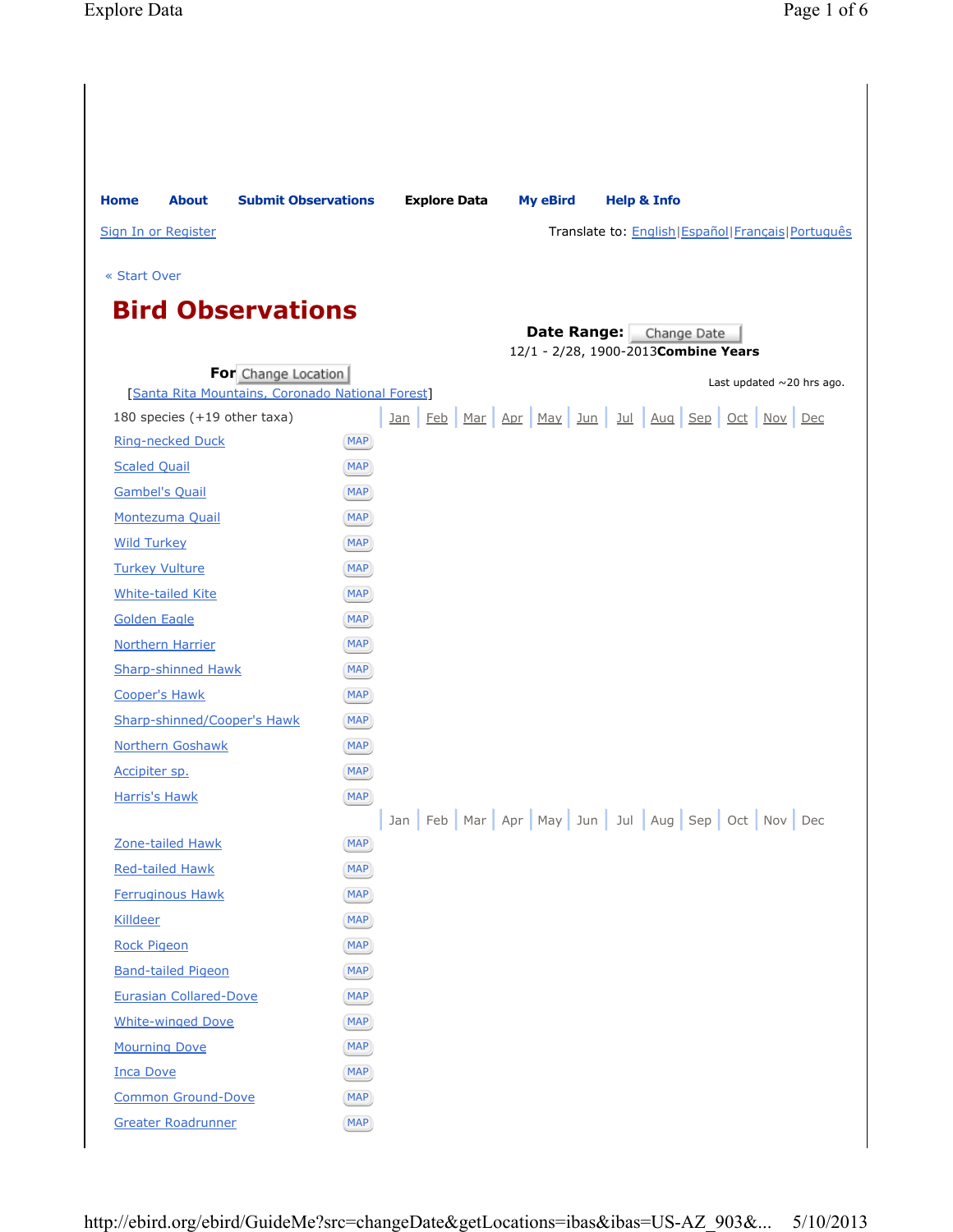## Explore Data Page 2 of 6

| 180 species (+19 other taxa)<br><b>Barn Owl</b> | Feb Mar Apr May Jun<br><u>Jul Aug Sep Oct Nov Dec</u><br><u>Jan</u><br><b>MAP</b> |
|-------------------------------------------------|-----------------------------------------------------------------------------------|
| <b>Western Screech-Owl</b>                      | <b>MAP</b>                                                                        |
| <b>Whiskered Screech-Owl</b>                    | <b>MAP</b>                                                                        |
|                                                 | Jan   Feb   Mar   Apr   May   Jun   Jul   Aug   Sep   Oct   Nov   Dec             |
| <b>Great Horned Owl</b>                         | <b>MAP</b>                                                                        |
| Northern Pygmy-Owl                              | <b>MAP</b>                                                                        |
| <b>Burrowing Owl</b>                            | MAP                                                                               |
| Long-eared Owl                                  | <b>MAP</b>                                                                        |
| <b>White-throated Swift</b>                     | <b>MAP</b>                                                                        |
| <b>Magnificent Hummingbird</b>                  | <b>MAP</b>                                                                        |
| <b>Blue-throated Hummingbird</b>                | MAP                                                                               |
| <b>Black-chinned Hummingbird</b>                | <b>MAP</b>                                                                        |
| <b>Anna's Hummingbird</b>                       | <b>MAP</b>                                                                        |
| <b>Costa's Hummingbird</b>                      | MAP                                                                               |
| <b>Broad-tailed Hummingbird</b>                 | <b>MAP</b>                                                                        |
| <b>Rufous Hummingbird</b>                       | <b>MAP</b>                                                                        |
| <b>Broad-billed Hummingbird</b>                 | <b>MAP</b>                                                                        |
| hummingbird sp.                                 | <b>MAP</b>                                                                        |
| <b>Elegant Trogon</b>                           | <b>MAP</b>                                                                        |
|                                                 | Jan Feb Mar Apr May Jun Jul Aug Sep Oct Nov Dec                                   |
| Lewis's Woodpecker                              | <b>MAP</b>                                                                        |
| <b>Acorn Woodpecker</b>                         | <b>MAP</b>                                                                        |
| <b>Gila Woodpecker</b>                          | <b>MAP</b>                                                                        |
| <b>Williamson's Sapsucker</b>                   | <b>MAP</b>                                                                        |
| Yellow-bellied Sapsucker                        | MAP                                                                               |
| <b>Red-naped Sapsucker</b>                      | <b>MAP</b>                                                                        |
| Yellow-bellied/Red-naped<br>Sapsucker           | (MAP)                                                                             |
| <b>Red-breasted Sapsucker</b>                   | <b>MAP</b>                                                                        |
| Red-naped x Red-breasted<br>Sapsucker (hybrid)  | <b>MAP</b>                                                                        |
| sapsucker sp.                                   | <b>MAP</b>                                                                        |
| Ladder-backed Woodpecker                        | <b>MAP</b>                                                                        |
| Hairy Woodpecker                                | MAP                                                                               |
| Arizona Woodpecker                              | <b>MAP</b>                                                                        |
| Picoides sp.                                    | <b>MAP</b>                                                                        |
| <b>Northern Flicker</b>                         | <b>MAP</b>                                                                        |
|                                                 | Jan Feb Mar Apr May Jun Jul Aug Sep Oct Nov Dec                                   |
| <b>Gilded Flicker</b>                           | <b>MAP</b>                                                                        |
| Northern/Gilded Flicker                         | MAP)                                                                              |
| <b>American Kestrel</b>                         | <b>MAP</b>                                                                        |
| Merlin                                          | <b>MAP</b>                                                                        |
| Peregrine Falcon                                | MAP)                                                                              |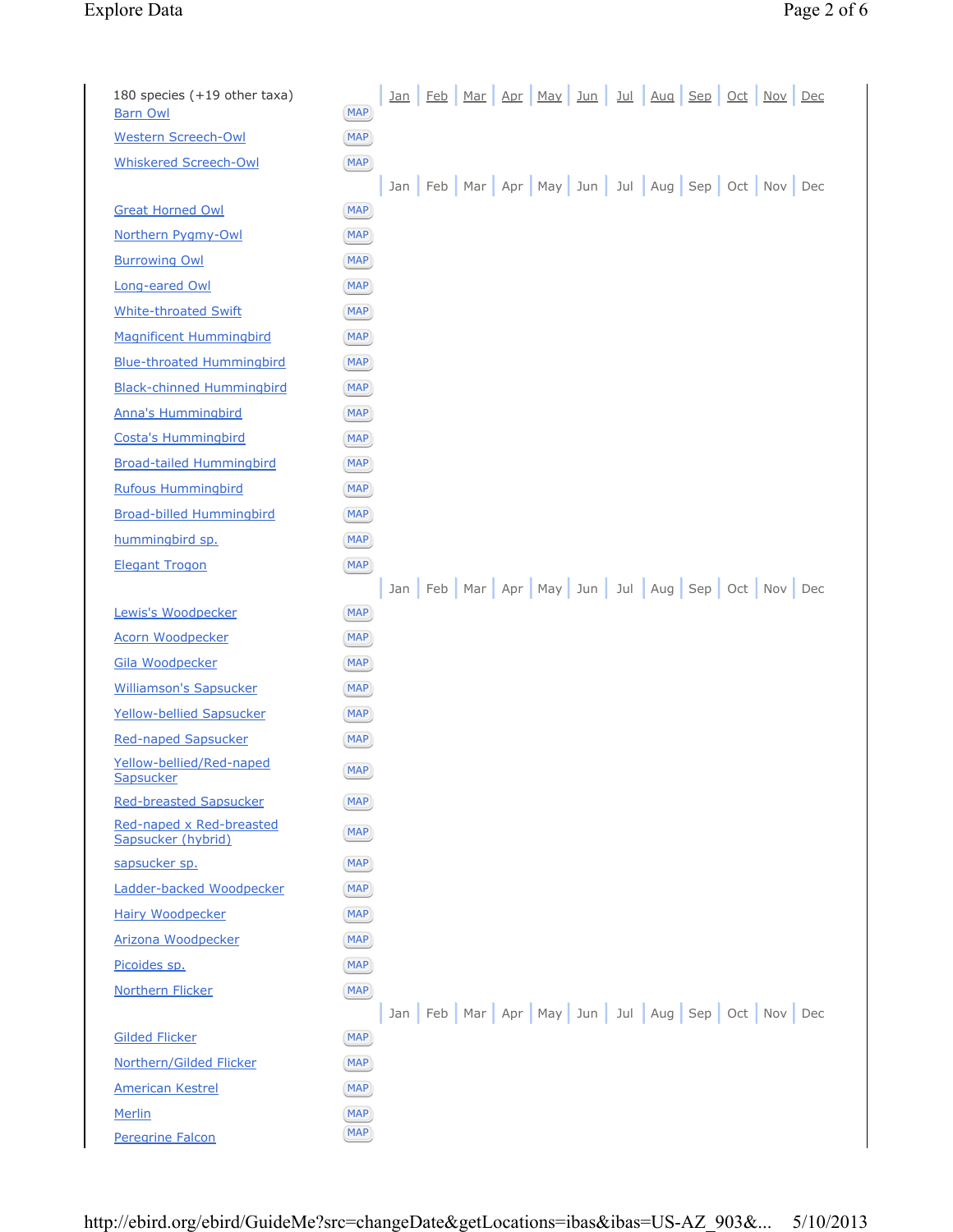## Explore Data

| Page 3 of 6 |  |  |
|-------------|--|--|

| 180 species (+19 other taxa)   | <u>Jan Feb Mar Apr May Jun Jul Aug Sep Oct Nov Dec</u>                |
|--------------------------------|-----------------------------------------------------------------------|
| small falcon sp.               | <b>MAP</b>                                                            |
| Northern Beardless-Tyrannulet  | <b>MAP</b>                                                            |
| <b>Greater Pewee</b>           | <b>MAP</b>                                                            |
| <b>Least Flycatcher</b>        | <b>MAP</b>                                                            |
| <b>Hammond's Flycatcher</b>    | <b>MAP</b>                                                            |
| <b>Gray Flycatcher</b>         | <b>MAP</b>                                                            |
| <b>Dusky Flycatcher</b>        | <b>MAP</b>                                                            |
| Hammond's/Dusky Flycatcher     | <b>MAP</b>                                                            |
| Empidonax sp.                  | <b>MAP</b>                                                            |
| <b>Black Phoebe</b>            | <b>MAP</b>                                                            |
|                                | Jan Feb Mar Apr May Jun Jul Aug Sep Oct Nov Dec                       |
| <b>Eastern Phoebe</b>          | <b>MAP</b>                                                            |
| Say's Phoebe                   | <b>MAP</b>                                                            |
| <b>Vermilion Flycatcher</b>    | <b>MAP</b>                                                            |
| <b>Ash-throated Flycatcher</b> | <b>MAP</b>                                                            |
| <b>Cassin's Kingbird</b>       | <b>MAP</b>                                                            |
| Loggerhead Shrike              | <b>MAP</b>                                                            |
| <b>Plumbeous Vireo</b>         | <b>MAP</b>                                                            |
| <b>Cassin's Vireo</b>          | <b>MAP</b>                                                            |
| <b>Hutton's Vireo</b>          | <b>MAP</b>                                                            |
| vireo sp.                      | <b>MAP</b>                                                            |
| Steller's Jay                  | <b>MAP</b>                                                            |
| <b>Western Scrub-Jay</b>       | <b>MAP</b>                                                            |
| <b>Mexican Jay</b>             | <b>MAP</b>                                                            |
| Chihuahuan Raven               | <b>MAP</b>                                                            |
| <b>Common Raven</b>            | <b>MAP</b>                                                            |
|                                | Jan   Feb   Mar   Apr   May   Jun   Jul   Aug   Sep   Oct   Nov   Dec |
| raven sp.                      | <b>MAP</b>                                                            |
| <b>Horned Lark</b>             | [MAP]                                                                 |
| <b>Violet-green Swallow</b>    | <b>MAP</b>                                                            |
| <b>Bridled Titmouse</b>        | <b>MAP</b>                                                            |
| Verdin                         | <b>MAP</b>                                                            |
| <b>Bushtit</b>                 | <b>MAP</b>                                                            |
| <b>Red-breasted Nuthatch</b>   | <b>MAP</b>                                                            |
| <b>White-breasted Nuthatch</b> | <b>MAP</b>                                                            |
| <b>Pygmy Nuthatch</b>          | <b>MAP</b>                                                            |
| <b>Brown Creeper</b>           | <b>MAP</b>                                                            |
| <b>Rock Wren</b>               | <b>MAP</b>                                                            |
| <b>Canyon Wren</b>             | <b>MAP</b>                                                            |
| <b>House Wren</b>              | <b>MAP</b>                                                            |
| Pacific Wren                   | <b>MAP</b>                                                            |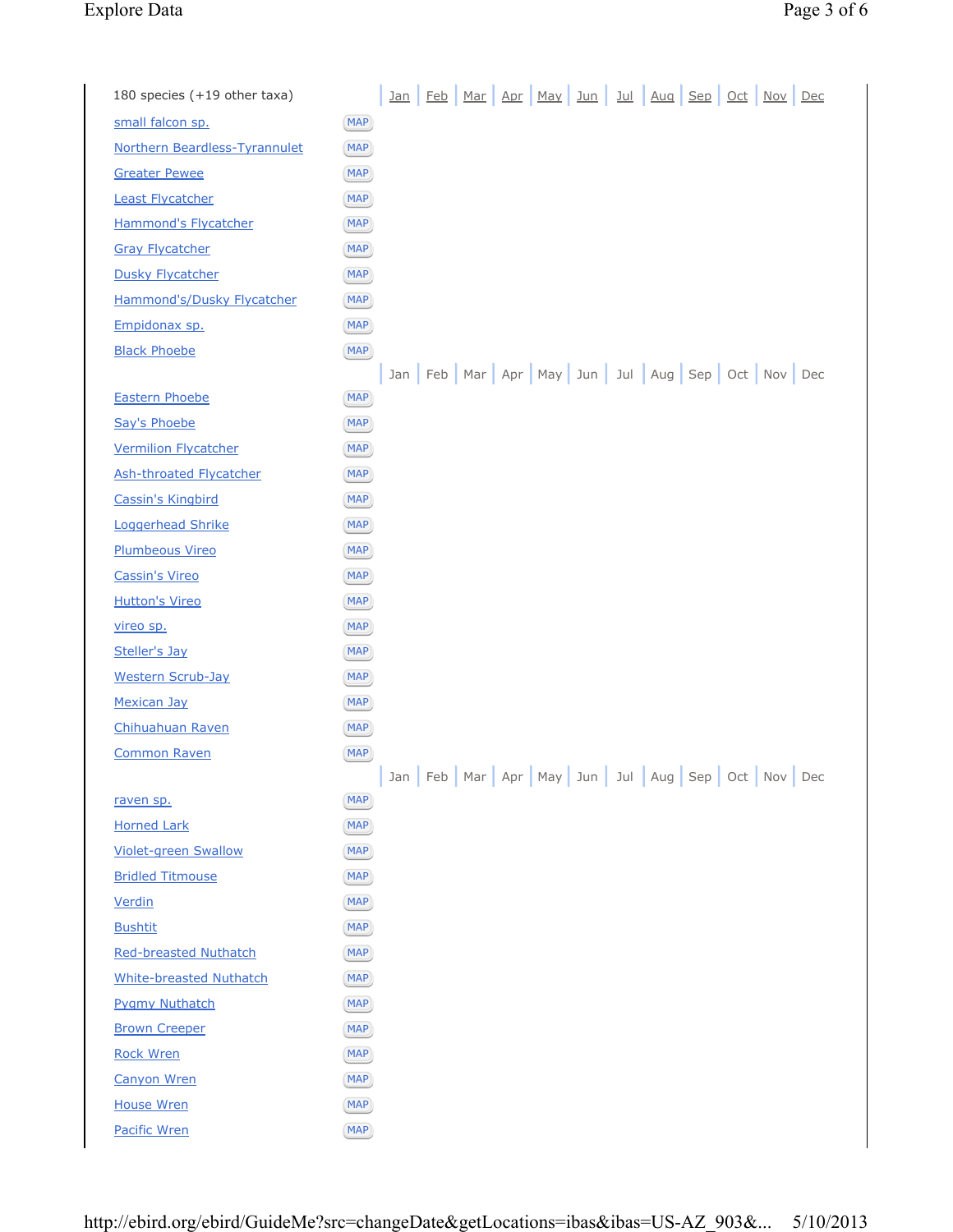## Explore Data Page 4 of 6

| 180 species (+19 other taxa)<br><b>Winter Wren</b> | <b>MAP</b> | <u>Jan</u> | <b>Feb</b> | Mar | Apr | May | Jun | <u>Jul</u> | Aug | Sep | Oct | Nov                                             | Dec |
|----------------------------------------------------|------------|------------|------------|-----|-----|-----|-----|------------|-----|-----|-----|-------------------------------------------------|-----|
|                                                    |            |            |            |     |     |     |     |            |     |     |     | Jan Feb Mar Apr May Jun Jul Aug Sep Oct Nov Dec |     |
| <b>Bewick's Wren</b>                               | [MAP]      |            |            |     |     |     |     |            |     |     |     |                                                 |     |
| <b>Cactus Wren</b>                                 | <b>MAP</b> |            |            |     |     |     |     |            |     |     |     |                                                 |     |
| <b>Blue-gray Gnatcatcher</b>                       | <b>MAP</b> |            |            |     |     |     |     |            |     |     |     |                                                 |     |
| <b>Black-tailed Gnatcatcher</b>                    | <b>MAP</b> |            |            |     |     |     |     |            |     |     |     |                                                 |     |
| <b>Black-capped Gnatcatcher</b>                    | MAP)       |            |            |     |     |     |     |            |     |     |     |                                                 |     |
| gnatcatcher sp.                                    | <b>MAP</b> |            |            |     |     |     |     |            |     |     |     |                                                 |     |
| <b>American Dipper</b>                             | <b>MAP</b> |            |            |     |     |     |     |            |     |     |     |                                                 |     |
| <b>Golden-crowned Kinglet</b>                      | MAP        |            |            |     |     |     |     |            |     |     |     |                                                 |     |
| <b>Ruby-crowned Kinglet</b>                        | <b>MAP</b> |            |            |     |     |     |     |            |     |     |     |                                                 |     |
| <b>Eastern Bluebird</b>                            | <b>MAP</b> |            |            |     |     |     |     |            |     |     |     |                                                 |     |
| <b>Western Bluebird</b>                            | <b>MAP</b> |            |            |     |     |     |     |            |     |     |     |                                                 |     |
| <b>Mountain Bluebird</b>                           | <b>MAP</b> |            |            |     |     |     |     |            |     |     |     |                                                 |     |
| bluebird sp.                                       | <b>MAP</b> |            |            |     |     |     |     |            |     |     |     |                                                 |     |
| <b>Townsend's Solitaire</b>                        | <b>MAP</b> |            |            |     |     |     |     |            |     |     |     |                                                 |     |
| <b>Hermit Thrush</b>                               | [MAP]      |            |            |     |     |     |     |            |     |     |     |                                                 |     |
|                                                    |            |            |            |     |     |     |     |            |     |     |     | Jan Feb Mar Apr May Jun Jul Aug Sep Oct Nov Dec |     |
| <b>Rufous-backed Robin</b>                         | MAP)       |            |            |     |     |     |     |            |     |     |     |                                                 |     |
| <b>American Robin</b>                              | <b>MAP</b> |            |            |     |     |     |     |            |     |     |     |                                                 |     |
| <b>Varied Thrush</b>                               | <b>MAP</b> |            |            |     |     |     |     |            |     |     |     |                                                 |     |
| <b>Aztec Thrush</b>                                | <b>MAP</b> |            |            |     |     |     |     |            |     |     |     |                                                 |     |
| <b>Gray Catbird</b>                                | MAP)       |            |            |     |     |     |     |            |     |     |     |                                                 |     |
| <b>Northern Mockingbird</b>                        | <b>MAP</b> |            |            |     |     |     |     |            |     |     |     |                                                 |     |
| Sage Thrasher                                      | <b>MAP</b> |            |            |     |     |     |     |            |     |     |     |                                                 |     |
| <b>Brown Thrasher</b>                              | <b>MAP</b> |            |            |     |     |     |     |            |     |     |     |                                                 |     |
| <b>Curve-billed Thrasher</b>                       | <b>MAP</b> |            |            |     |     |     |     |            |     |     |     |                                                 |     |
| <b>Crissal Thrasher</b>                            | <b>MAP</b> |            |            |     |     |     |     |            |     |     |     |                                                 |     |
| <b>European Starling</b>                           | <b>MAP</b> |            |            |     |     |     |     |            |     |     |     |                                                 |     |
| <b>Cedar Waxwing</b>                               | <b>MAP</b> |            |            |     |     |     |     |            |     |     |     |                                                 |     |
| Phainopepla                                        | MAP)       |            |            |     |     |     |     |            |     |     |     |                                                 |     |
| <b>Olive Warbler</b>                               | <b>MAP</b> |            |            |     |     |     |     |            |     |     |     |                                                 |     |
| Chestnut-collared Longspur                         | <b>MAP</b> |            |            |     |     |     |     |            |     |     |     |                                                 |     |
|                                                    |            |            |            |     |     |     |     |            |     |     |     | Jan Feb Mar Apr May Jun Jul Aug Sep Oct Nov Dec |     |
| Ovenbird                                           | [MAP]      |            |            |     |     |     |     |            |     |     |     |                                                 |     |
| Louisiana Waterthrush                              | MAP)       |            |            |     |     |     |     |            |     |     |     |                                                 |     |
| <b>Golden-winged Warbler</b>                       | MAP)       |            |            |     |     |     |     |            |     |     |     |                                                 |     |
| <b>Crescent-chested Warbler</b>                    | <b>MAP</b> |            |            |     |     |     |     |            |     |     |     |                                                 |     |
| <b>Orange-crowned Warbler</b>                      | <b>MAP</b> |            |            |     |     |     |     |            |     |     |     |                                                 |     |
| <b>Kentucky Warbler</b>                            | <b>MAP</b> |            |            |     |     |     |     |            |     |     |     |                                                 |     |
| <b>Common Yellowthroat</b>                         | <b>MAP</b> |            |            |     |     |     |     |            |     |     |     |                                                 |     |
|                                                    | <b>MAP</b> |            |            |     |     |     |     |            |     |     |     |                                                 |     |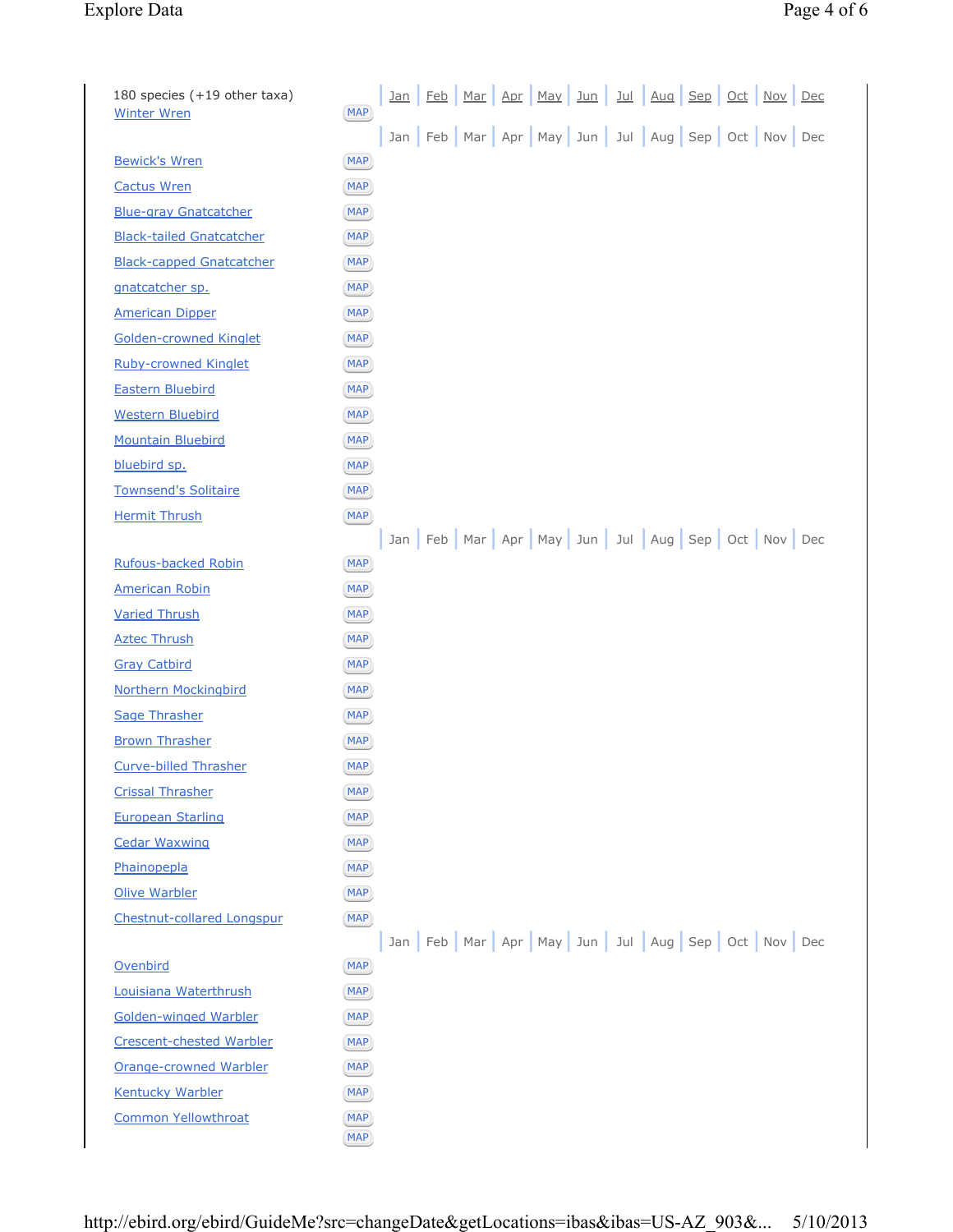## Explore Data Page 5 of 6

| 180 species (+19 other taxa)<br><b>American Redstart</b> | Jan Feb Mar Apr May Jun Jul Aug Sep Oct Nov Dec |
|----------------------------------------------------------|-------------------------------------------------|
| Yellow-rumped Warbler                                    | MAP                                             |
| <b>Black-throated Gray Warbler</b>                       | <b>MAP</b>                                      |
| <b>Townsend's Warbler</b>                                | <b>MAP</b>                                      |
| <b>Rufous-capped Warbler</b>                             | <b>MAP</b>                                      |
| <b>Painted Redstart</b>                                  | <b>MAP</b>                                      |
| warbler sp.                                              | <b>MAP</b>                                      |
| <b>Green-tailed Towhee</b>                               | <b>MAP</b>                                      |
|                                                          | Jan Feb Mar Apr May Jun Jul Aug Sep Oct Nov Dec |
| <b>Spotted Towhee</b>                                    | <b>MAP</b>                                      |
| <b>Rufous-crowned Sparrow</b>                            | <b>MAP</b>                                      |
| <b>Canyon Towhee</b>                                     | <b>MAP</b>                                      |
| <b>Abert's Towhee</b>                                    | <b>MAP</b>                                      |
| <b>Rufous-winged Sparrow</b>                             | <b>MAP</b>                                      |
| <b>Cassin's Sparrow</b>                                  | <b>MAP</b>                                      |
| <b>Chipping Sparrow</b>                                  | <b>MAP</b>                                      |
| <b>Brewer's Sparrow</b>                                  | <b>MAP</b>                                      |
| <b>Black-chinned Sparrow</b>                             | <b>MAP</b>                                      |
| <b>Vesper Sparrow</b>                                    | <b>MAP</b>                                      |
| <b>Lark Sparrow</b>                                      | <b>MAP</b>                                      |
| <b>Black-throated Sparrow</b>                            | <b>MAP</b>                                      |
| <b>Sage Sparrow</b>                                      | <b>MAP</b>                                      |
| <b>Lark Bunting</b>                                      | <b>MAP</b>                                      |
| <b>Savannah Sparrow</b>                                  | <b>MAP</b>                                      |
|                                                          | Jan Feb Mar Apr May Jun Jul Aug Sep Oct Nov Dec |
| <b>Grasshopper Sparrow</b>                               | <b>MAP</b>                                      |
| <b>Fox Sparrow</b>                                       | (MAP)                                           |
| <b>Song Sparrow</b>                                      | <b>MAP</b>                                      |
| <b>Lincoln's Sparrow</b>                                 | <b>MAP</b>                                      |
| <b>White-throated Sparrow</b>                            | <b>MAP</b>                                      |
| <b>White-crowned Sparrow</b>                             | <b>MAP</b>                                      |
| Dark-eyed Junco                                          | <b>MAP</b>                                      |
| Yellow-eyed Junco                                        | <b>MAP</b>                                      |
| Dark-eyed/Yellow-eyed Junco                              | <b>MAP</b>                                      |
| sparrow sp.                                              | <b>MAP</b>                                      |
| <b>Hepatic Tanager</b>                                   | <b>MAP</b>                                      |
| <b>Summer Tanager</b>                                    | <b>MAP</b>                                      |
| <b>Northern Cardinal</b>                                 | <b>MAP</b>                                      |
| Pyrrhuloxia                                              | <b>MAP</b>                                      |
| <b>Rose-breasted Grosbeak</b>                            | <b>MAP</b>                                      |
|                                                          | Jan Feb Mar Apr May Jun Jul Aug Sep Oct Nov Dec |
| <b>Indigo Bunting</b>                                    | <b>MAP</b>                                      |